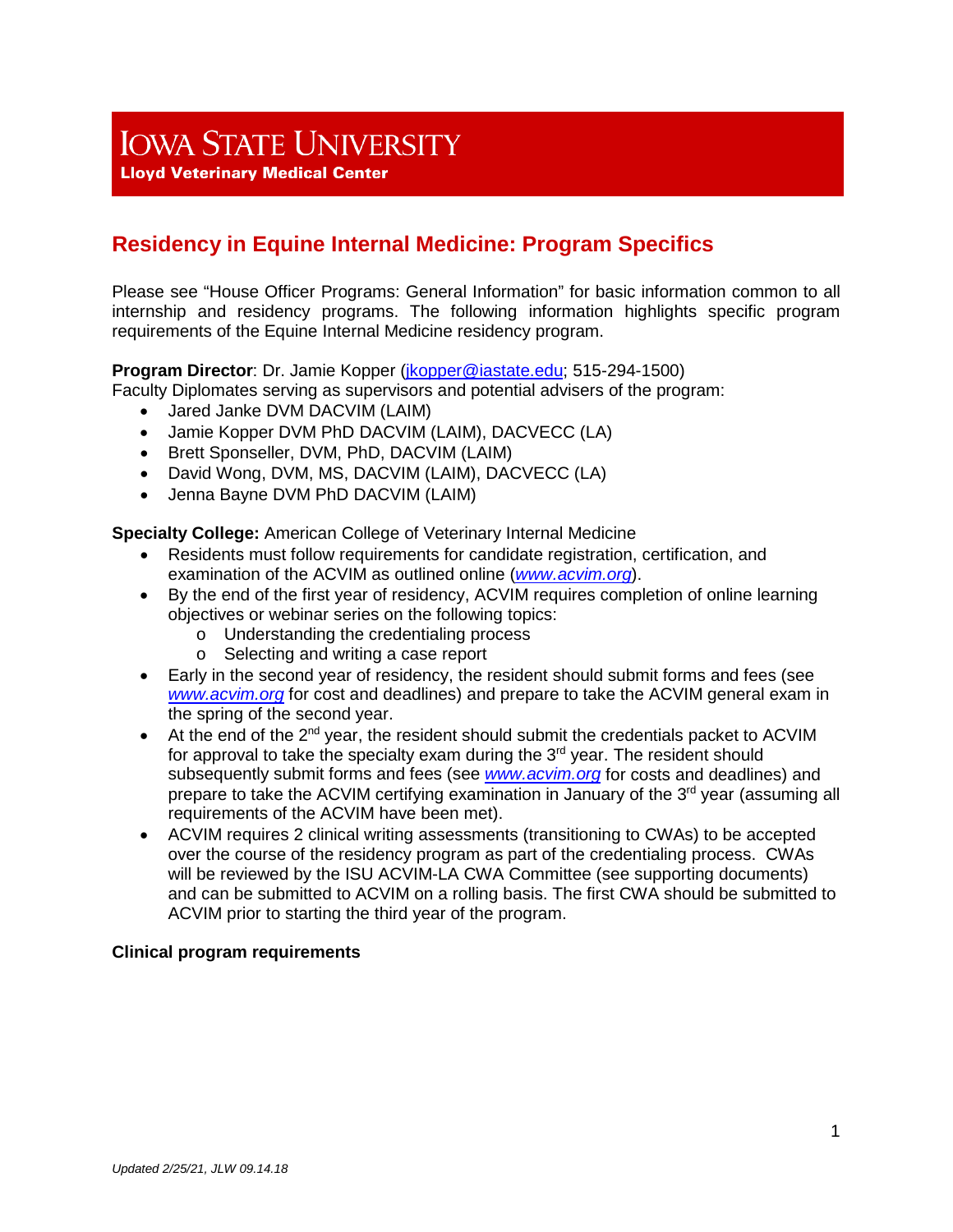| Year <sub>1</sub>                                        | Year <sub>2</sub>                                           | Year <sub>3</sub>                                                             |
|----------------------------------------------------------|-------------------------------------------------------------|-------------------------------------------------------------------------------|
| 36 weeks Large Animal Medicine<br>(LAM)                  | 36 weeks LAM                                                | 36 weeks LAM                                                                  |
| Required Rot: 1 Week Radiology,<br>or Clinical Pathology | Required Rot: 1 Week<br>Radiology, or Clinical<br>Pathology | Required Rot: 1 Week<br>Radiology/ Ultrasound or<br><b>Clinical Pathology</b> |
| 13 weeks Research, Study, Case<br>Report(s)              | 13 weeks Research, Case<br>Report(s), Board<br>Preparation  | 13 weeks Research, Case<br>Report(s), Board Preparation                       |
| 2 weeks vacation                                         | 2 weeks vacation                                            | 2<br>weeks vacation                                                           |

- The 36 weeks of clinical training includes emergency duty on a rotational basis. The resident is required to take emergency call in rotation with other house officers throughout the 3-year residency. The clinical schedule will be prepared by the program director. Special circumstances such as vacation or leave should be relayed to the program director as soon as possible.
- ACVIM requires that the Clinical Pathology rotation and either Radiology training be completed by the end of the  $2<sup>nd</sup>$  year of training.

| <b>Rounds type</b>                  | <b>Frequency</b> | Day/Time                      | <b>Commitment</b> |
|-------------------------------------|------------------|-------------------------------|-------------------|
| <b>HO Seminar/Case Presentation</b> | Weekly           | Thursdays @ 8am               | Required          |
| <b>Equine Medicine Topic Review</b> | Weekly           | Wednesdays @ 12n              | Required          |
| Equine Medicine Journal Club        | Weekly           | Friday @ 8am                  | Required          |
| Morbidity & Mortality Rounds        | Monthly          | 2 <sup>nd</sup> Tuesday @ 8am | Optional          |
| <b>ECG Rounds</b>                   | Monthly          | 4 <sup>th</sup> Weds @ 8am    | Optional          |
| <b>SAIM Book Club</b>               | Weekly           | Fridays @ 9am                 | Optional          |
| <b>ECC Rounds</b>                   | Weekly           | Wednesdays @ 3pm              | Optional          |

#### **Seminar/Rounds requirements**

#### **Scholarship and teaching requirements**

• During the first year of residency, the resident will be offered research projects by faculty. The resident should ideally have a project chosen by January 1 of their first year, with a hard deadline of the end of the first year of their residency training program.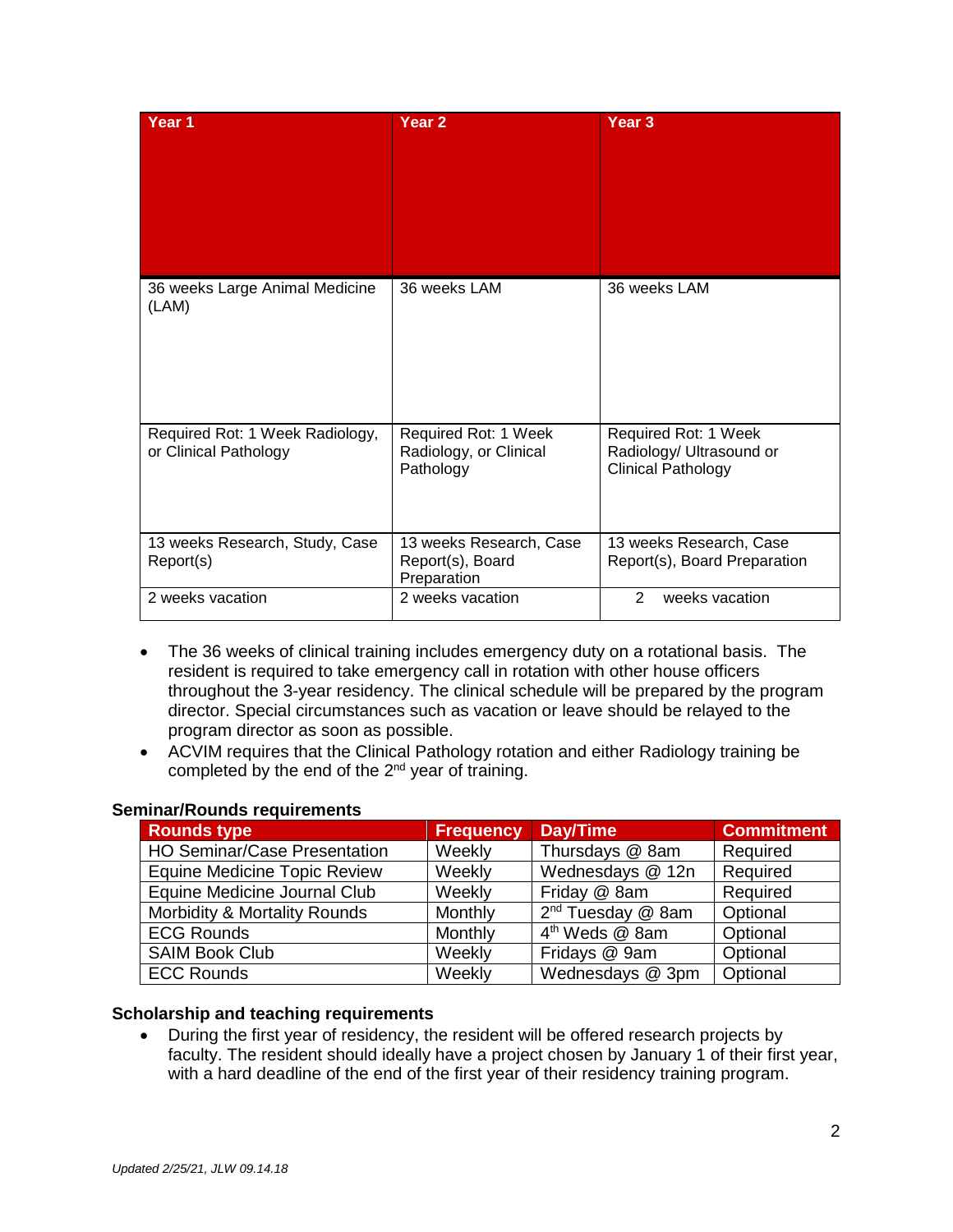- In the second year of residency, the resident is strongly encouraged to 1) begin work on the research project and is required to 2) prepare and submit a CWA to ACVIM. Topic considerations should be discussed with his/her mentor prior to working on the manuscript.
- In the third year, the resident is strongly encouraged to finish work on the research project and submit for publication.
- The resident is required to give at least 1 hour of didactic instruction in courses offered to veterinary students during the second and third year of residency.

# **Other program specifics that differ from ISU-CVM "House Officer Programs: General Information"**

# • **Residency Summary**

- o In accordance with ACVIM guidelines (Certification Manual [CM] 2018-2019), this residency program will consist of 3 years of supervised training and clinical experience in the discipline of Large Animal Internal Medicine. This program will allow a graduate veterinarian to acquire in-depth knowledge of veterinary internal medicine and its supporting disciplines under the supervision and guidance of diplomates of the ACVIM.
- o Dr. Jamie Kopper, DVM, MS, DACVIM (LAIM), DACVECC (LA) will serve as the Program Director.
- o Residents may choose a Resident Advisor from the board certified equine medicine faculty within 30 days of starting their program.
- $\circ$  Applicants for the residency will be required to have completed either a rotating 12-month internship in large animal practice or a minimum of 2 years of clinical practice experience prior to the start of the residency.
- o Evaluation of the resident will be performed by the Resident Advisor every six months as mandated by the ACVIM.
- $\circ$  Completion of a master's degree or PhD concurrent to the residency training are optional to allow further experience in clinical and basic sciences research, however, will likely involve increasing the length of the residency training program.
- o The resident is expected to participate in all aspects of case management including receiving, examination, diagnosing, daily case management, client communication, discharging, and follow-up communication. They are also expected to rotate through emergency on call duty and emergency case management on a rotating basis with other house officers and clinicians. During emergency duty, the resident will have a scheduled faculty member as a back-up to provide consultation and physical assistance as needed.
- o The resident will primarily be on clinical duty within the LVMC Equine Hospital, however, rotations within the Food Animal Hospital will be required to provide the resident with a broad training experience and prepare them for board certification. Rotations with other ACVIM-related services and specialty services within the Iowa State Teaching Hospital will be highly encouraged. These rotations will be scheduled in coordination with the faculty on these services to prevent an overabundance of residents on the clinic floor.

# • **External rotations**

o The Resident is required by the ACVIM to perform 40 hours of radiology and 40 hours of Clinical Pathology either within Iowa State University or scheduled at other institutions.